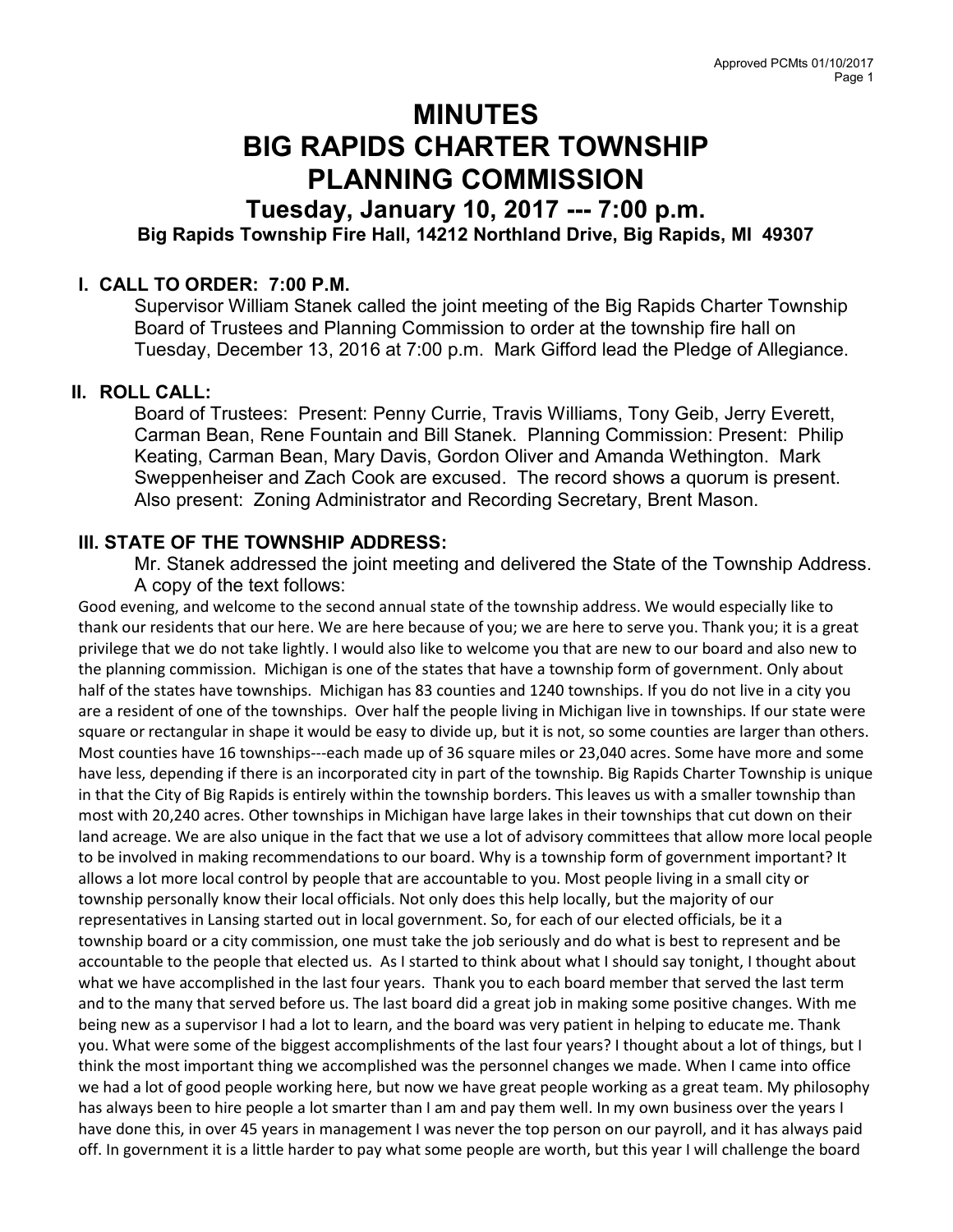to look at what we pay our help. The first big change we made was when May Emerson retired. We had big shoes to fill and I went after the best person to fill this position, and he accepted. That is Brent Mason. Brent is the face you see when you come in or call the office. He oversees the building department. When Brent started, the building department had a negative financial balance. Today we have over \$100,000 built up in this department. Of course, the economy has played a big part in it, but Brent has been able to keep up with everything. This past year Brent took over the role of Zoning Administrator. He is the secretary to the Planning Commission and keeps them on track. Besides all this, he helps collect taxes when the treasurer is not in; he answers questions on assessing when the assessor or I are out of the office. He also covers for me when I am out of the office for meetings or pleasure. Another very positive change we made was the fire chief. A township fire department is usually the biggest problem most townships face. If you have your own department or joint department with other communities or townships it is very expensive, and that usually creates friction. A fire department takes well trained personnel and the necessary equipment to keep them safe. No one wants to spend money on a fire department, but when they are needed everyone wants the best people out there protecting our people and property. Some large departments have full-time paid people that are on site when a call comes in. The problem here is that unless you are a very large department you only have two or three people on site at one time. The rest are on call and must report in. We have a part-time paid volunteer department. Coordinating a department like this and being careful not to overspend taxpayers' money while having an excellent department takes a very special type of person, and that is what we have in Chief Jim Tubbs. Jim, with his deputy chief, Perry Douglas, does an exceptional job. We are also very fortunate to have a great university so close. Ferris has a well-respected criminal justice program, and a lot of the students want experience in first responder and fire training. Jim and his team have taken advantage of this. We have a well-balanced department with local people as well as students. This department trains at least three nights a month plus a lot of Saturdays. Many of the students hang out here and study. When a call comes in they are here. Another thing Jim and Perry have done is to have a good working relationship with the city and other departments. This past year this department averaged over one call per day. Thank you to the entire team. An area that has taken a little longer to get the right person in was the cemetery, but we now have a very capable person that has a heart for the job. That is Brandon Maneke. Brandon took over mid-summer and has done a wonderful job with the cemetery. He is also keeping our snowplowing up and working on maintenance problems as well as trying to get some of our records computerized. He has worked well with our paid help as well as volunteers. We try to use as many community service people as we can as well as other volunteers. This helps us get more done with less expense. One of our goals is to computerize our records, as we do this we will use a lot of volunteer help. We have a large, beautiful cemetery that does take a lot of work; this summer between help I had the privilege of helping with the mowing. I have actually mowed over 90% of the cemetery myself and a lot of it two or three times. This has given me a much better understanding of what it takes to keep it up. Other changes were made with our water plant operator and sewer contractors. Kevin Cushway is doing a great job keeping our water facility in good operating order and Northwest Kent Mechanical is handling our sewer operations. David Kirwin has become our assessor through BS&A. David works in our area two days a week and also does a lot of teaching for BS&A. Over ninety-five percent of the townships in Michigan use software provided by BS&A for assessing. We are very fortunate to have one of the best teacher as well as assessors. This assures our residents that their property is being assessed at the proper value and everyone in our township is paying their fair share on taxes. One position we didn't change was our contract engineer. We were using a large firm out of Grand Rapids, Progressive A & E, that continues to do us a great job. The lead engineer on our projects is Mike Oezer; he is very familiar with our area and has over one hundred specialists in their firm to back him up. They worked with us on the sidewalk project as well as our sewer system. They review all of our commercial building site plans to see if they have adequate storm water retention and that they are meeting our zoning requirements. They will also be working with us on the grant we just received. Four years ago, when I came on board as supervisor, one of my dreams was to improve the working relationship with other townships and the City of Big Rapids. I have been overwhelmed by the support I have received from the city. It has been my privilege to work with Steve Sobers. Steve and I may have had different viewpoints or observations, but, we were always able to work together, and at the end of the day I always had much respect for a great Christian friend. We are going to miss Steve but are also fortunate that he was able to train the next city manager. I look forward to working with Mark Gifford and know that we will have an excellent working relationship. I had the privilege of chairing the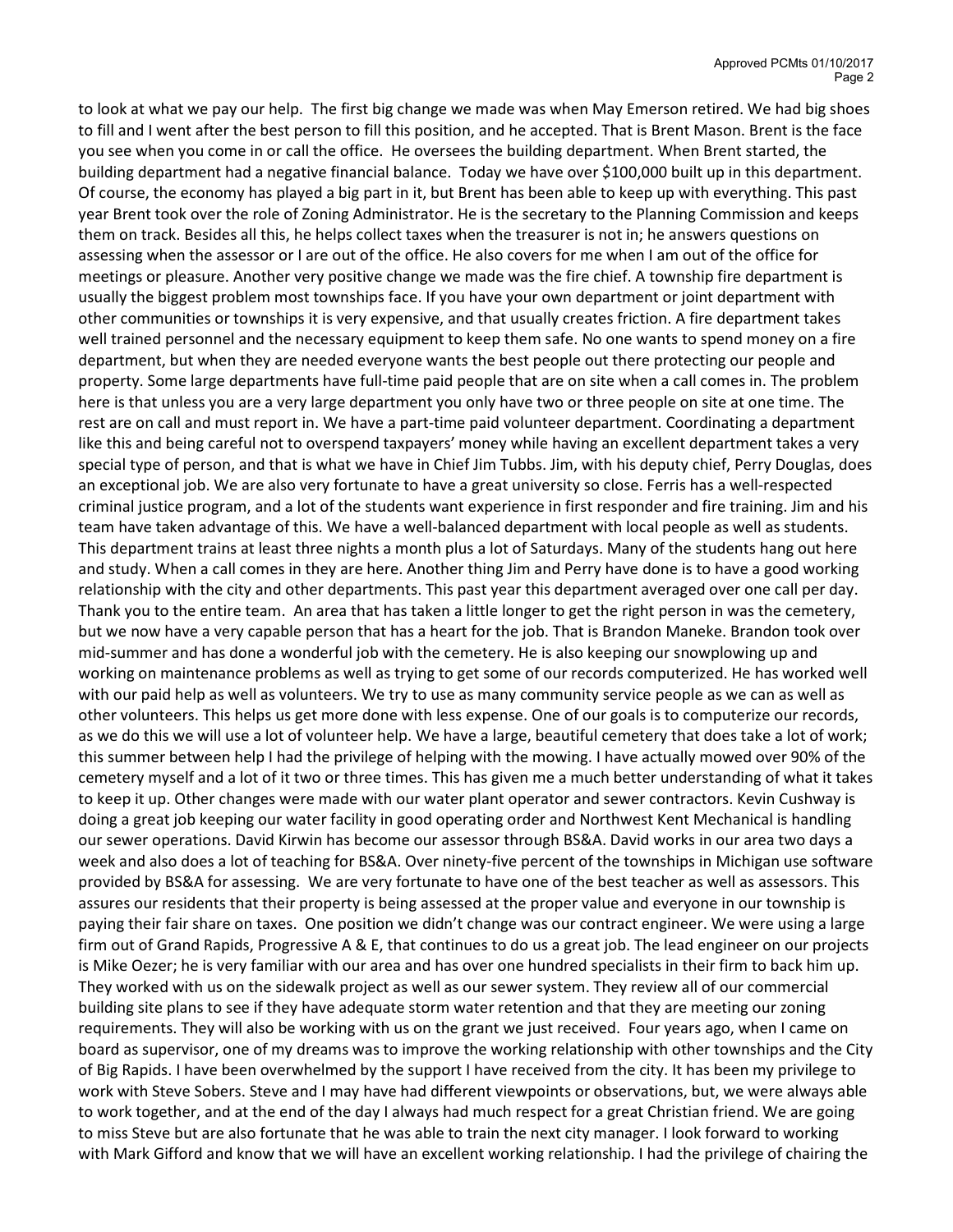Downtown Business Association when Mark took over as director, and we worked together well. Mark was a natural choice for the city and has some history but will also bring in some fresh ideas that will move the city forward. Mark's heart is here and that is great for the township. If we are to succeed as a township we need the city. What is good for the city is usually good for the township. The city offers a lot of services and jobs for our residents. We need to continue to work close with the city. Under the leadership of the current mayor, Big Rapids has made the most improvement that I have seen in the nearly fifty years that I have lived here. Congratulations, Mr. Warba. What have we accomplished this past year? The biggest accomplishment has been the Perry Street sidewalk. This has been under consideration for over four years, and it was finally finished this fall. This was accomplished as a joint effort between the university, the city, local businesses, and the township. Thanks to Dave Hamelund who chaired the sidewalk committee and to each member of the committee that helped to make this possible. It is wonderful to drive by and see it being used. Another accomplishment that was underway for several years was the support for the city library. Thanks to the committee members who helped to provide all the facts and information so that we, the people, could make an intelligent decision. Thank you to all our residents that supported this millage. Libraries are changing but are still very important to every community. We have an excellent library and one that is looking toward the future. A noticeable improvement we are making each year is in our roads. We use the road millage plus what we can save from the general budget. Last year we held back a little so we could do a big project this year. We are collecting a little over \$200,000 per year millage and then averaging over \$100,000 from the general budget. This past year we were able to maintain some roads as well as redo 220th Avenue from Woodward to West Avenue, Seneca Parkway, and Glenwood Drive. We have over \$400,000 set aside in our budget for this year. Thanks to each of you that serve on the road committee under the chairmanship of Dave Molnar. This committee looks at the Pazer ratings of each of our roads and decides which ones to recommend next. At this point in time it would take about three million dollars to bring only our paved roads up to good condition, but a little at a time we will chip away at this. In our township, we have 24 miles of gravel roads, 35 miles of local paved roads and 16 miles of primary roads that the county maintains as well as 12 miles of state roads. Currently we are working on a new 25-year wastewater agreement with the city to replace the 40 year one that will expire this year. We have been meeting monthly with Green Township and the city to work out a new agreement; hopefully we are on the downside of this now. The other big item we are currently working on is the SAW grant we just received (Stormwater, Asset Management and Wastewater). This is a state grant for \$170,000. We applied for this three years ago, hoping we could get some help in putting a plan together to keep our sewer system up-to-date. At that time, we asked for a little over \$150,000 with a 10% match. We did not receive the grant, and we kind of forgot about it. This fall, we were informed that we had been granted a grant from the third round of funding and the state wanted to know if we would accept the grant without a match. After assuring them we would, we eventually received the final paperwork December 29th. None of the money can be used for construction, but this will help us with assessment and some software that will allow us to keep track of our system. The main goal of the state is to make sure local municipalities have adequate plans and money to keep their systems going. We do have many other challenges ahead of us this next year besides the SAW grant and the wastewater agreement with the city. As a new board, we need to look at this building we are in. It is over 30 years old and the fire department has outgrown it. This is one thing that we talked about four years ago, when I first came on board. Where do we need to be in the future? What equipment will we need, and how do we get there? Additional space was the biggest concern. Then the questions were: Do we add a substation? Do we add on to this building? Do we look at other communities for help? And, most important, where will the money come from? The need is here. Our township has changed considerably, and so have firefighting techniques. After looking at many options, the most economical improvement was to stay here and add on to this building. So, for the last three years we have been saving up money in the fire budget so we can add on to this building. We now have the money, and I would encourage you as a planning commission and board members to approve this as soon as possible so we can move ahead. Another project that we need to look seriously this year is the 1884 building at the cemetery. This building either needs to be repaired or be removed. We have had students from Ferris look at it and make some recommendations. After looking at the different ideas, I would like to suggest that the board look at remodeling it into a columbarium. This would keep the historical building and also meet a need we have in the cemetery. Currently about half of the funerals are cremations, and this number is growing every year. We need to look at some type of space without taking up full burial lots for this need. There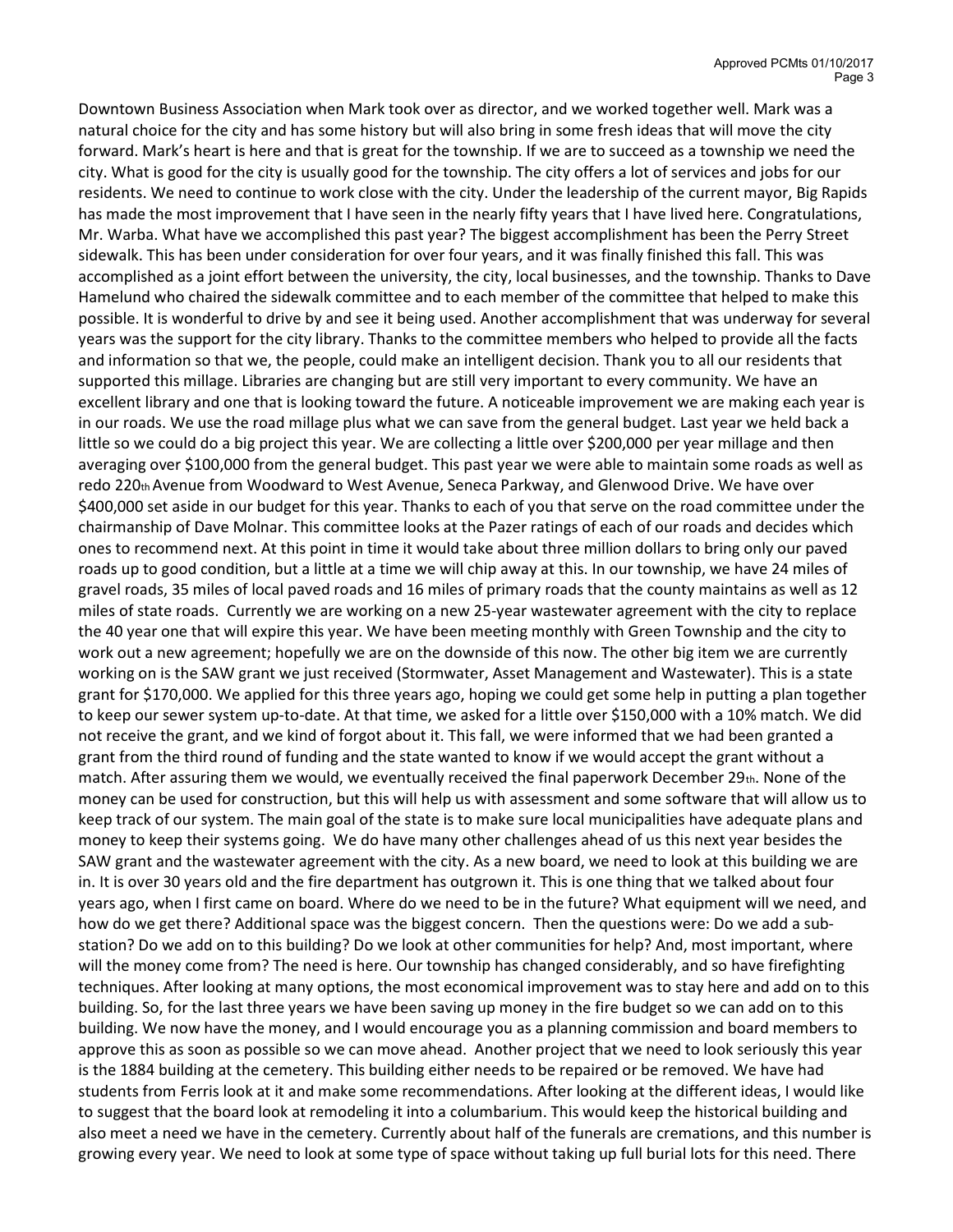are many types available to purchases, but we have a building that would serve this purpose, and this would allow some income from it. This building is the historical focal point of Highland View Cemetery. Let's keep it and make it useful. How it is funded is the big question, and I think this again will need to be some type of a joint effort. I would like to ask tonight for volunteers that would sit on a committee to look at this building and how we could do some fundraising. Something else that we have to take a serious look at this year is the new marijuana law. We need to study this out and really see what is best for our township. For me this will be a hard one because sometimes we have to look at what is best for the community and not ourselves. I have been following the law closely and also talking to government officials in Colorado as well as others. This may be the biggest decision this board will undertake this year. Other things I would like board members to consider are long-term planning. A year ago, we took some time to get input from residents. We have looked at these and made some positive improvements and continue to do so. I would like to get some more input tonight when I am finished. Where do you see the township in five years, in ten years? A lot of this will fall back on the planning commission. These are just a few concerns we may need to look at. Will need to expand our office complex? We may need to add our own security department. Do we go back to our own people running our utilities? Do we need some type of rental inspections? Do we need a township manager? Do we need to hire our own engineer or assessor? These are just a few things we need to be thinking about as we continue to grow and, yes, they all cost money. What do I hope to see from a new board? Basically, only two things: first, a board that works together with respect for each other and their ideas, and, secondly, board members that are well informed and well trained and have the public interest at heart. How is that for only two items? What are my personal goals for this next term of office? To be, a good public servant, making wise decisions that affect the whole community. To be transparent with the public and to leave this township in a better condition and better organized than when I started. I ran for this position so that I could give back to the community, and, as it has happened many times in the past, whether it was serving on the board at Spring Hill Camps, serving in economic development, serving in workforce development or serving fellow businesses or serving in the church, it seems that I have always received more back from serving than what I give. I guess that just proves the old saying that you can't out-give God. A year ago, when I was up here I told you that I had just received a report that I was cancer free. That didn't last six months, and tests showed that the cancer was back. This year I have gone through some radiation and will find out tomorrow if that has been useful. My doctor did say the last time that cancer is something I will probably have to live with and will be on some type of medication for it. I am OK with it; I am very thankful for the last three years and the fact that I can stand up here tonight. I have been blessed. Thank you for your patience with me. The state of the township is very-very good. Thank you to each board member. Thank you for being here.

At this time, Mr. Stanek showed a township themed video. When the video concluded, Mr. Stanek invited Mr. Keating to host the visioning time.

#### IV. VISIONING TIME:

Mr. Keating started off by thanking Mr. Stanek for his four years of service to the Township as Supervisor. Mr. Keating asked for input from the audience about any items they would like the township to consider for the future. Penny Currie is interested in looking at providing service to the west side of the freeway at Perry Street with water and sewer services, and possibly extending services to the 19 Mile Road exit area. Jerry Everett wondered if the township could do anything to enhance Wi-Fi coverage to the citizens. Bill Stanek mentioned implementing an inspection program for rental units. Tom Crandell mentioned that as the township grows, the need for additional public safety resources needs to be considered. Jerry Everett asked about mutual aid agreements, and where the documents were. Jim Tubbs responded with details about how mutual aid currently works and advised that the documents were on file at the Township Hall and in the Fire Department. Mr. Stanek asked if there was anything the Township could do to help the City. Mark Warba stated that the Township could continue to do what they have been doing by communicating and cooperating with the City and Green Township in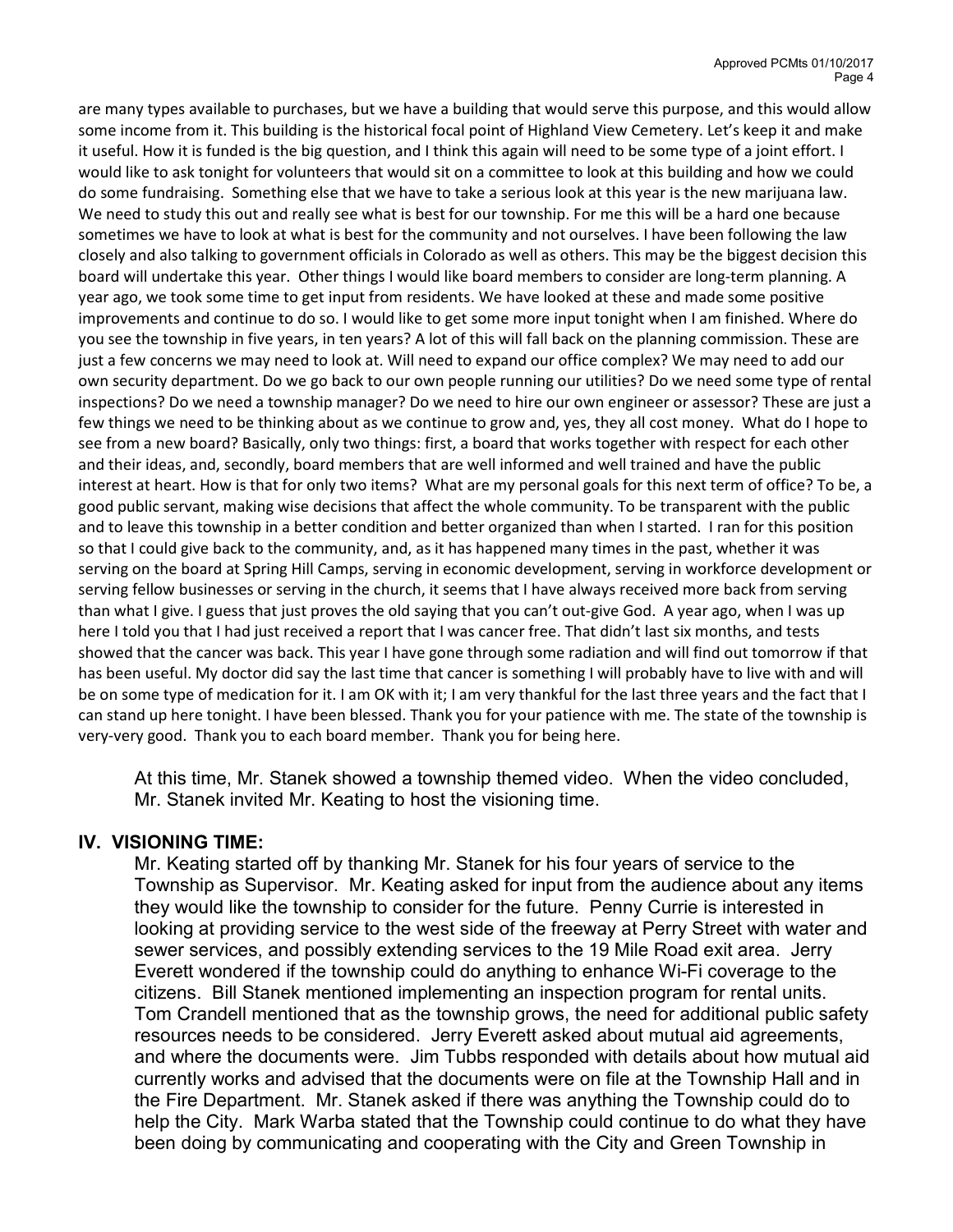infrastructure projects. He mentioned sharing services, such as engineering and rental inspection. Amanda Wethington asked how roads are chosen for repair. Mr. Stanek said that the road committee recommends roads to the board for approval. Mr. Stanek brought up the rehabilitation of the 1885 cemetery building. Jerry Everett said that we need to determine if it is worth keeping. Carman Bean believes that the cemetery committee should make a recommendation to the Board. Further discussion brought up the possibility of using the building as a columbarium. Cost v. revenue was mentioned. Mark Gifford echoed Mrs. Currie's statement about expansion of sewer and water services, and the possibility of the need for increased law enforcement presence as the population continues to grow. Phil Keating mentioned that it would be worthwhile for our community to have the City and township planning commissions cooperate with ordinance development and planning projects that impact both municipalities. Penny Currie asked about the development of the township junk ordinance, and why we didn't use Mecosta County's junk ordinance. Brent Mason explained that the county's ordinance did not meet our needs, as it encompassed more than the township wanted to deal with. Mr. Bean expanded on that that by stating that the county did not want to provided enforcement service for the township, and Mr. Stanek mentioned that the county is having a hard time enforcing their current ordinance. Mr. Keating closed the visioning time at 7:49 p.m. Mr. Stanek Adjourned the Board of Trustees meeting, and the Planning Commission went on recess.

## V. PLANNING COMMISSION ELECTION OF OFFICERS:

Mr. Keating called the Planning Commission back to order at 8:04 p.m. The first order of business is the election of officers for 2017. He advised that the commission needs to elect a chairman, vice-chairman and a secretary. A brief discussion of the duties and previous officers was undertaken. Mr. Bean nominated Mr. Keating as Chairman, Mr. Sweppenheiser as Vice-chairman and Mrs. Wethington as Secretary. Mr. Oliver made a motion that the nominations be closed and that a unanimous ballot be cast for the nominees. Mr. Keating called the question and the vote was unanimous with 5 yeas. The next item of business is the setting of the meeting dates for 2017. Mr. Oliver moved to accept the meeting dates for 2017 as the second Tuesday of every month at 7:30 p.m. Mr. Bean seconded the motion. The motion passed unanimously with 5 yeas.

#### VI. APPROVAL OF MINUTES:

Mr. Keating asked for a motion to approve the minutes of the December 13, 2016 Planning Commission meeting. Mr. Bean made the motion to approve the minutes as submitted and Mr. Oliver seconded the motion. Mr. Keating asked for any comments. Hearing none, he called the question. The motion passed unanimously with 5 yeas.

#### VIII. PUBLIC HEARING:

Mr. Keating gave a brief background on the Junk ordinance and some of the changes that have occurred during the development of the ordinance. Attorney Eric Williams has reviewed the language and recommended some changes that have been incorporated into the final draft. Mr. Keating called the public hearing to order at 8:30 p.m. There was no public comment made during the public hearing. Mr. Keating closed the public hearing at 8:31 p.m. Mr. Keating requested a motion be made for approval of the Junk Accumulation Ordinance. Mr. Oliver made a motion to approve the Junk Accumulation Ordinance as it is written and present it to the Board of Trustees. Mrs. Davis seconded the motion. Mr. Keating asked if there were any further comments or questions. Hearing